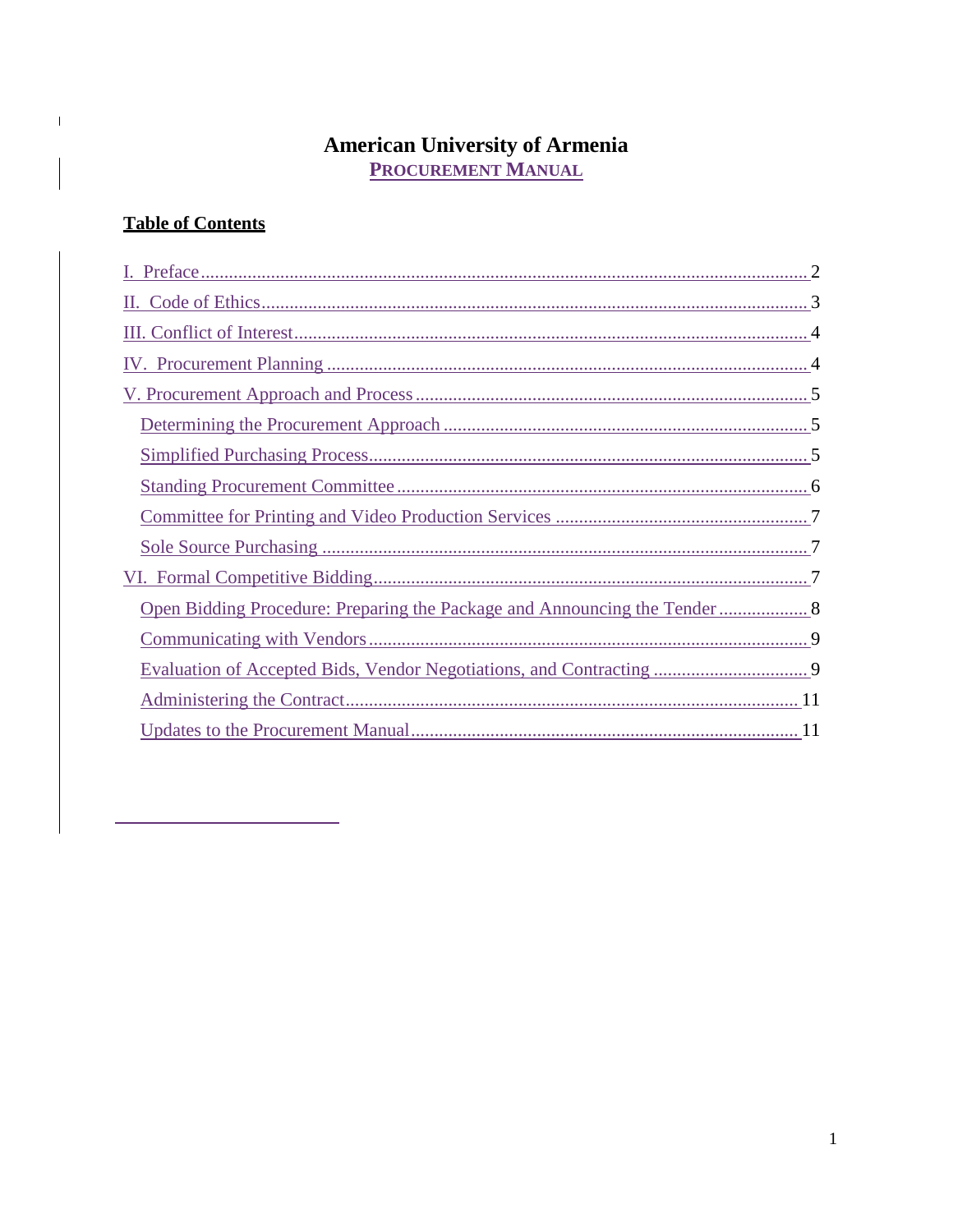<span id="page-1-0"></span>

| Assessing the Accepted Bids, Holding Vendor Negotiations, & Reporting |
|-----------------------------------------------------------------------|
|                                                                       |
|                                                                       |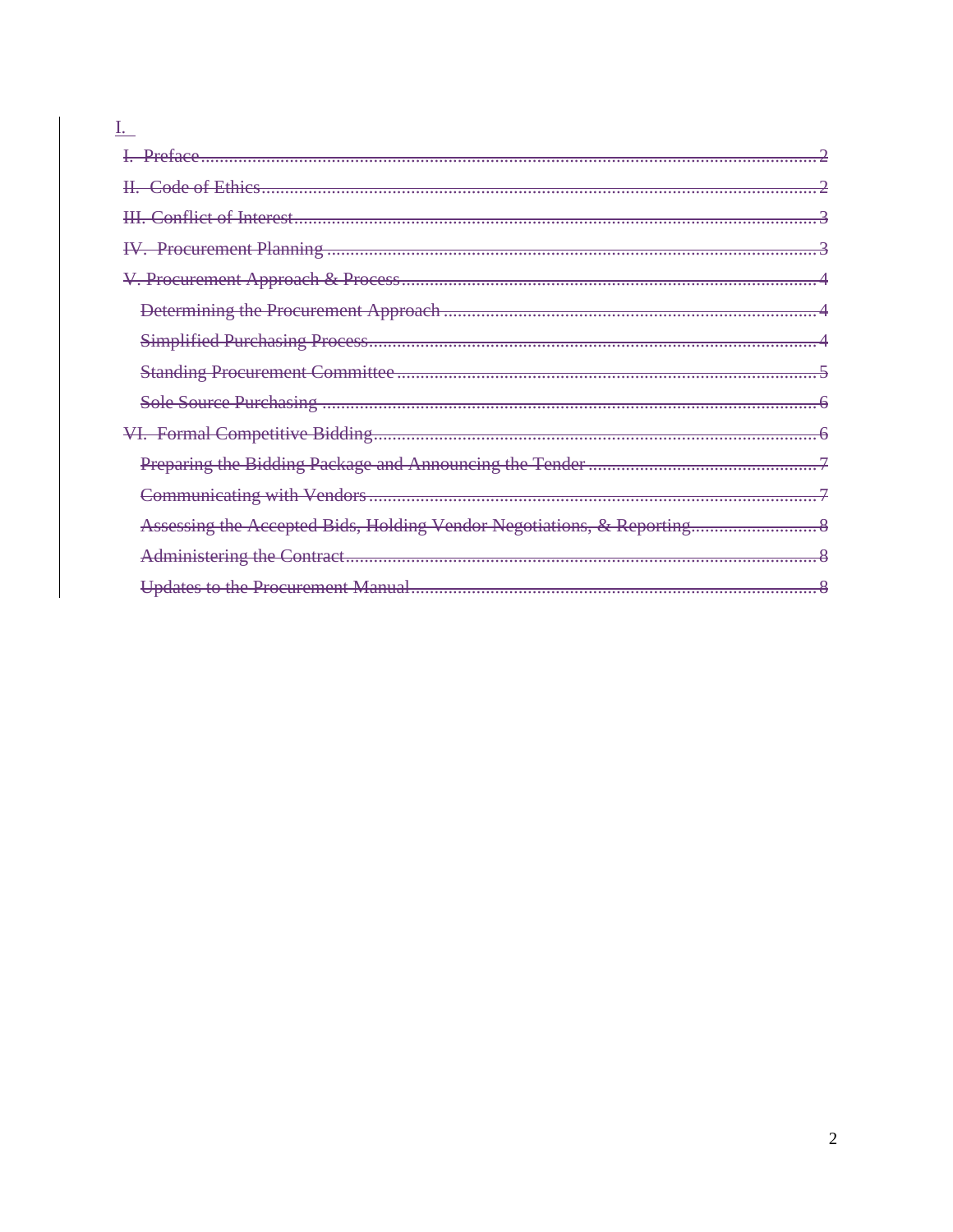# **VI.I. Preface**

This manual is developed by the American University of Armenia and serves as the foundation and principal guide for the acquisition of goods and services by all staff of the University. The document sets forth the procurement principles and processes, required approval structures, and practices. The manual also delineates circumstances of conflict of interest and establishes the codes of ethics that govern the AUA procurement processes.

In this manual, procurement is defined as the process by which AUAC or the American University of Armenia Corporation (AUAC)headquarter in the U.S<sub>.</sub>, acquires commodities that may include various equipment, furniture, as well as related materials and supplies, from budgetary resources or from grant funds for funding of specific projects. These and other types of purchasing, such as construction and/or architectural and engineering services procured by the American University of Armenia Foundation (AUAF) or the university main campus in the Republic of Armenia, also are guided by this manual and discussed in the corresponding sections of the manual. In other words, one master procurement manual guides all types of acquisitions of goods and services.

Thus, all staff of the AUAC U.S. headquarter as well as Yerevan campus staff are required to follow the guidelines in this manual when procuring commodities, equipment, and materials, whether they are solicited in the U.S., elsewhere, and outside the host country, or in the host country. Dedicated sections appear under corresponding headings. The manual also covers the simplified procurement process applicable to small purchases on the basis of the established thresholds, albeit different between U.S. and main campus procurements. Additionally, routine purchases of office supplies by all administrative offices and academic departments functioning in the hostcountry are acquired through purchase requisition from the University Bookstore based on contract with AUAF that ensures cumulative quantity discounts and the best prices available in country.

Adherence to the rules and guidelines in this manual is strictly required for all AUAC and AUAF procurements, including those made under various grant-funded projects or other types ofsub- contractual and sub-contractual agreements. At the essence of these established procurement processes is the institutional responsibility to ensure the best value (best price and best quality) for the university through clarity and documentation of the underlying factors and reasons supporting the respective purchase decisions. Aside from the guidelines in this manual, sound budgeting rules are also appliedthroughout the University prescribing avoidance of purchases of unnecessary or unplanned goods and services. When initiating a procurement, faculty and staff are reminded that theyare committing university funds and have established a legitimate basis and need for the request, sufficiently supporting the corresponding specifications and intended use. These same rules also apply to purchases using the University credit card.

# <span id="page-2-0"></span>**VII.II. Code of Ethics**

All transactions or procurement requests that lead to the expenditure of university funds require the highest degree of transparency, responsibility, and strict adherence to the established standards of conduct. Individuals purchasing goods and services on behalf of AUA should conduct business in a manner that is consistent with the goals of the universityand in compliance with the requirements set forth by respective funding agencies, as applicable.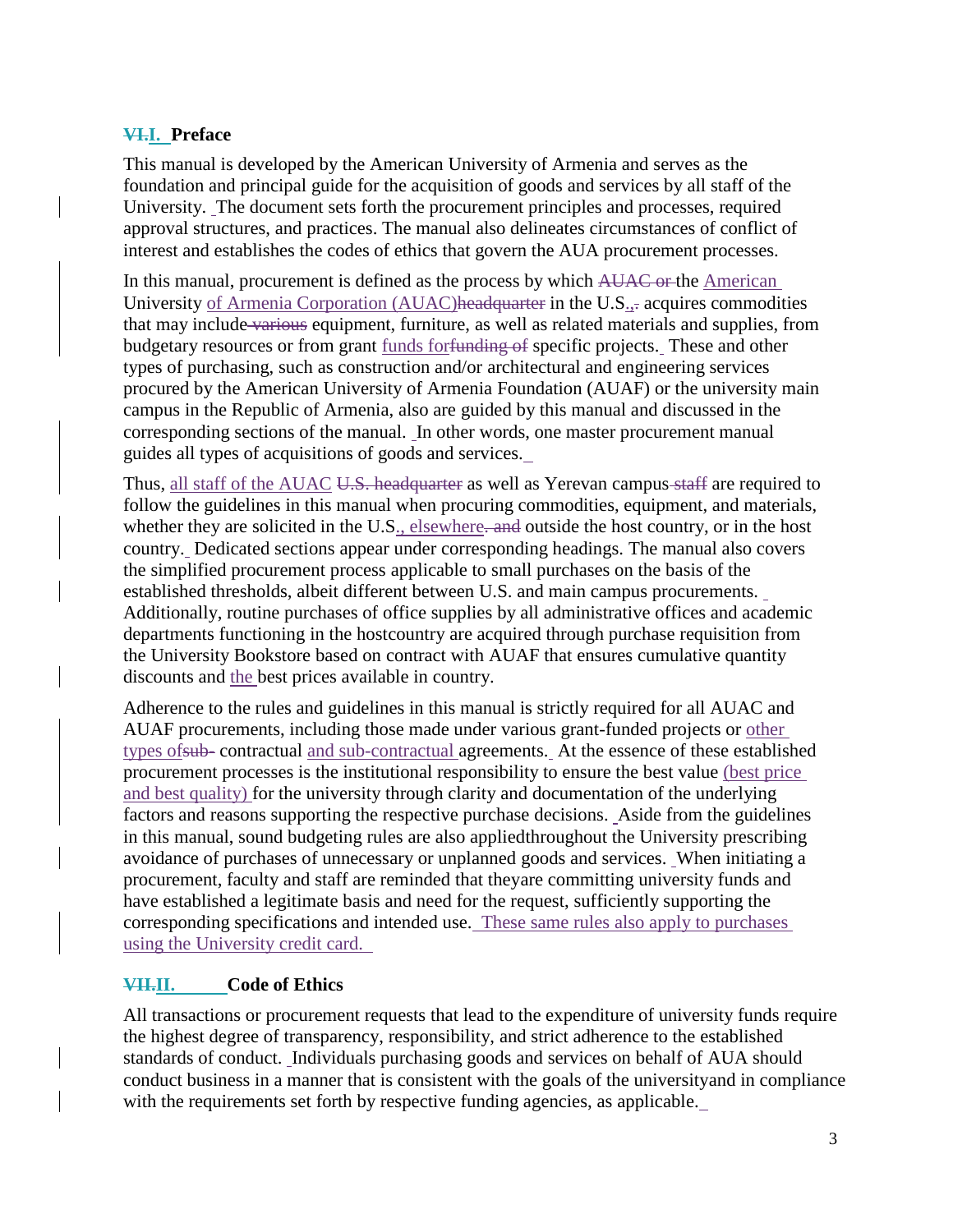All AUA procurement decisions, whether by AUAC in the U.S. or by campus staff at AUAF shall be made with integrity and objectivity, free from personal bias, special considerations, or benefits of any sort, free of solicitation or acceptance by AUA employees, directly or indirectly, of any gift, favor, or other exchange bearing monetary value exceeding \$25 from anyone associated with a business fulfilling a procurement transaction. Purchasing negotiations and communication activities must be conducted in an impartial,a professional and transparent manner. All qualified vendors of major procurements must be given equal opportunity to compete for business. AUA staff shall make every effort to maintain positive and professional relations with vendors and conduct business in good faith and resolve disputes quickly and equitably, and in accordance with the respective local laws. Similarly, vendors doing business with AUA shall be held to standards that promote sound and ethical business practices.

# <span id="page-3-0"></span>**IX.III. Conflict of Interest**

AUA staff and personnel with purchasing responsibility, including procurement team members, as well as ex-officio associateses and technical experts consulted from time to time, will act in a manner consistent with their fiduciary responsibilities and exercise particular carenot to cause any detriment that results or may result from conflicts between their personal interests and those of the supplier or service provider. AUA standard operating procedures define conflict of interest as instances when an AUA staff involved in the procurement, or anyof his/her family, has an existing or potential financial or other interest that impairs or might appear to impair the individual's independence of judgment in the discharge of responsibilitiesto the University; may receive a material, financial, or other benefit from knowledge of confidential information; is a director, officer, employee, member, partner, or trustee of a supplier; has a financial interest that enables him/her to exercise control or influence the decision.

# <span id="page-3-1"></span>**XI.IV. Procurement Planning**

Realistic advance planning of any procurement is key to its successful completion. Allowing sufficient lead times of up to threefive working days for small purchases that use the simplified procedures and up to ten months for major procurements of construction and commodities is essential for ensuring full compliance with AUA bidding and approval requirements. Terms of reference, including technical and quality specifications of goods and services, need to be defined with utmost care and clarity before starting the bidding process and delivery timetables must be established congruent to respective project needs and academic calendar.

In that regard, when planning the procurement of construction and commodities for a project, AUA stipulates preparing a detailed schedule of procurement actions to assure that construction project timelines are met (if applicable), and commodities are received when needed. The project schedule should allow ample time to select the members of a projectspecific procurement committee, prepare specifications and solicitation documents working closely with technical experts, announce the tender widely and through different channels, allow sufficient time for potential bidders to prepare their offers, evaluate the offers received, conduct negotiations, issue contracts or orders, establish payment documents, allow time for transporting the commodities and clearing customs upon arrival, etc. (See the separate section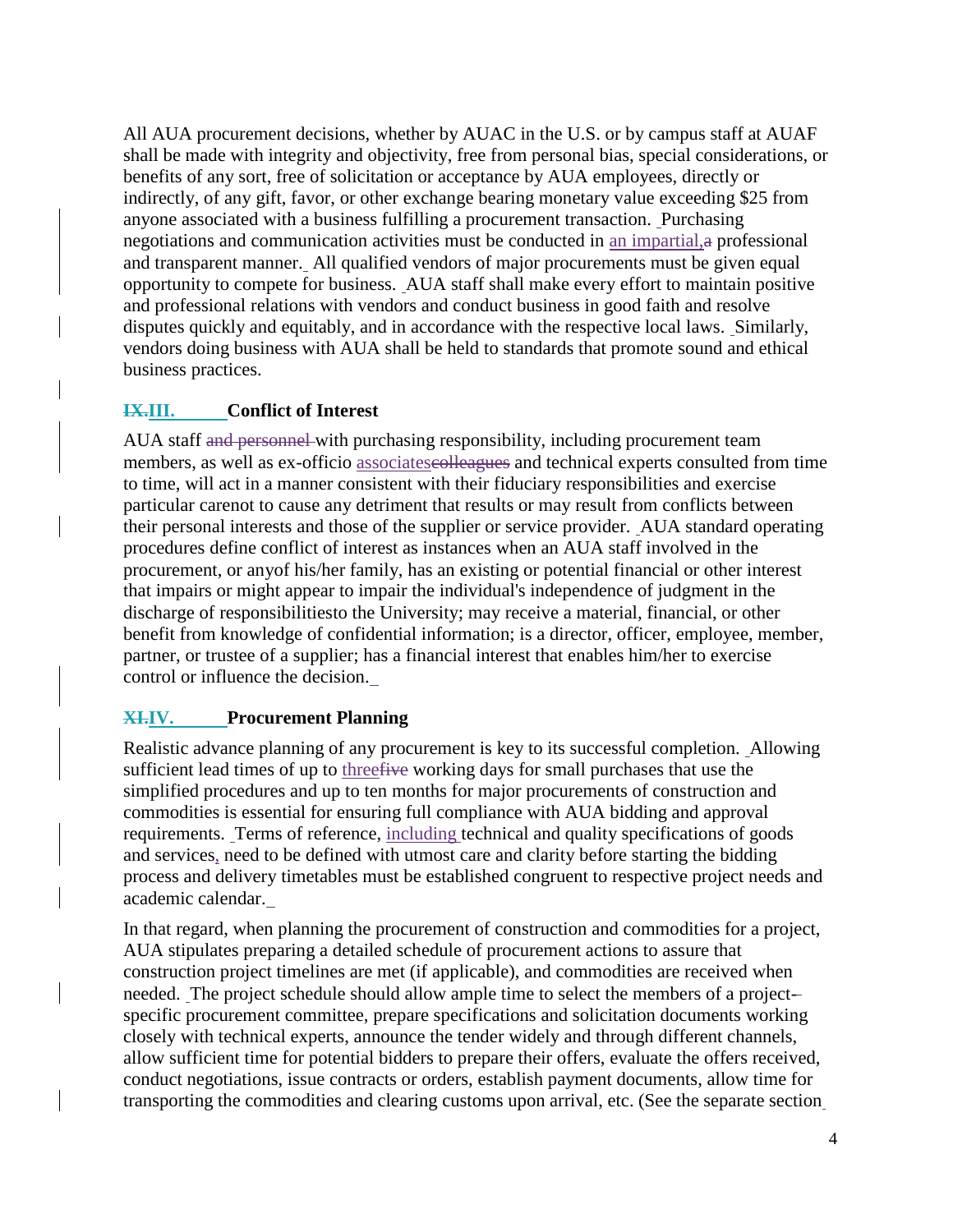on bidding for more detailed guidelines.) AUA encourages requesting staff to also allow appropriate time for approvals, as and at the levels required, for delays in communication, and for possible slippages that may arise.

# <span id="page-4-0"></span>**XIII.V. Procurement Approach and& Process**

## <span id="page-4-1"></span>Determining the Procurement Approach

Gathering initial cost estimates isare necessary for determining the procurement approach suitable to a request. There is no set process for developingto develop the initial cost estimate, but generallya search of three different vendors online provideswill provide a reliable price range. The purpose of the cost estimate is to determine which procurement process will be followed by the University Purchaser. Thus, for goods or services under the applicable threshold for micro purchases (\$1,000 for AUAC in the U.S. and AMD 200,000 for AUAF in Armenia), purchases can be made without obtaining competitive written quotations as long as the pricesare reasonable (in comparison to prior purchases of similar items or prevailing market prices found online) and purchases of similar items are distributed equitably among qualified vendors. For purchases of this size, the request is processed only requiring approval by the head of the requesting unit or department.

For goods and services having initial cost estimates within the simplified procurement range  $($1,001-1020,000$  for AUAC in the U.S. and AMD 200,001-510,000,000 for AUAF in Armenia), the requesting administrative unit or academic department will submit a purchasing request tothe designated purchaser in the respective location who is required to acquire at least three (3)written quotations from vendors and analyze them using preestablished rubrics of quality, service, vendor track-record, etc. to justify the selection. For procurements in this category, the purchase also requires the approval of the AUA Chief Financial Officer before placing theorder and committing University funds.

For all estimates beyond the above amounts, an open competitive bidding is required, as described in the next section.

#### <span id="page-4-2"></span>Simplified Purchasing Process

Except for major<del>grant-funded</del> acquisitions of goods and services, including construction, reconstruction/renovation projects, whether funded through grants or university sources, mostmost other main campus purchases potentially fall under the simplified purchasing category. In this process, the administrative unit or academic department requesting to purchase certain items other than regular office supplies must first check with the AUAuniversity Warehouse Manager if the desired item(s) is available in the University warehouse and, if not, complete a Purchasing Request form (https://policies.aua.am/OpenFile?fileName=Purchasing- Request-Form.xls) for submission to the AUA Purchaser. The form requires online completionof the designated fields: name of

requester, requesting unit, description of the item with information on the specifications (type, size, color, and other characteristics that may apply), quantity and cost estimate, project account or budget line item to which the purchase will be charged, and purpose of the requisition. Requests can be made either by the requesting department head or by an employee upon the department head's written authorization of the respective department head.

AUA uses a simplified purchasing process for acquisitions of goods and services not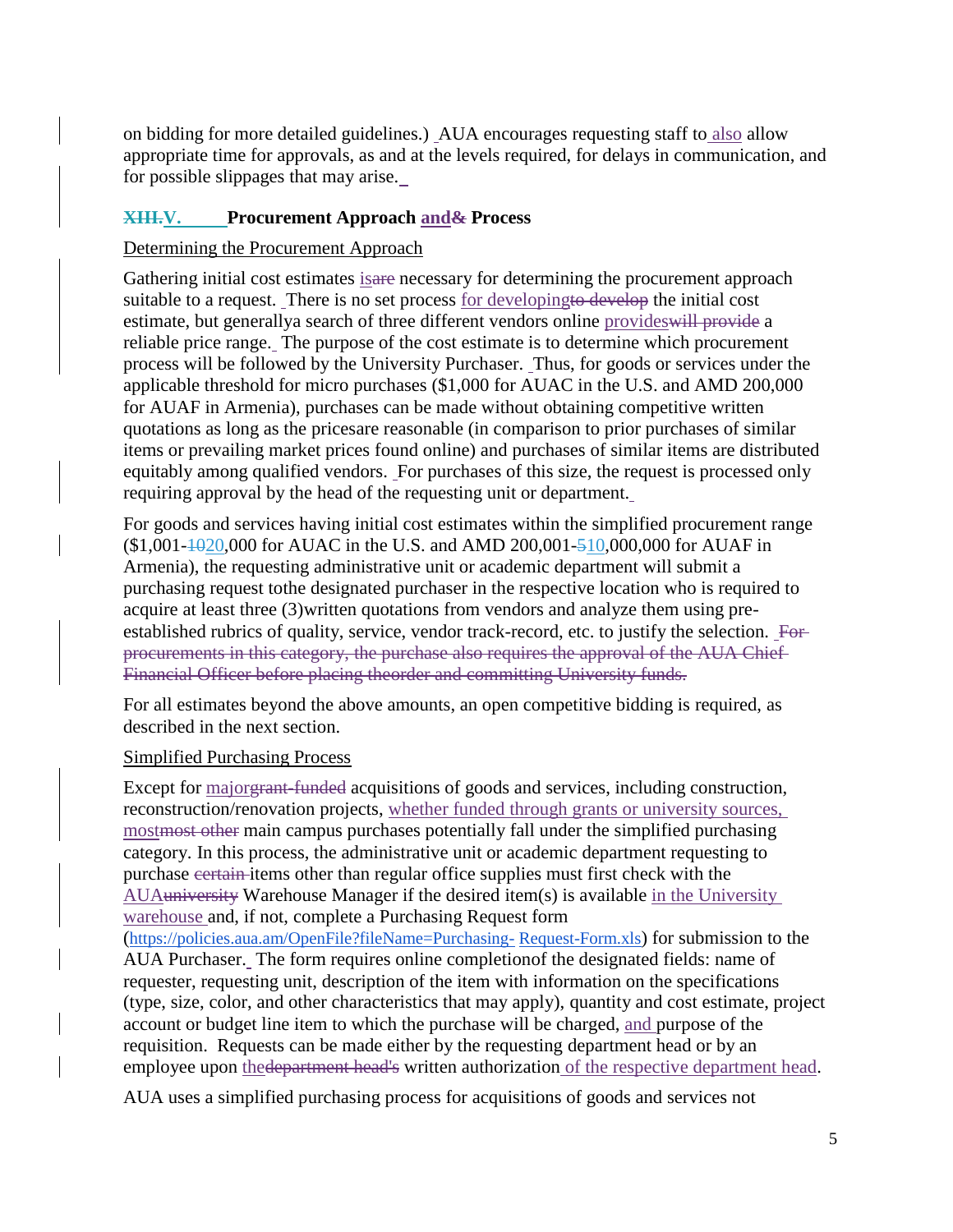exceeding the thresholds stated above. These thresholds are revised from time to time on the basis of 75% of actual purchases -made in the prior fiscal years in the within established cost categories. ranges.

Thus, the University purchasing unit tracks all acquisitions by fiscal year and when the actual percentage drops below 75% in two (or three) consecutive fiscal years, AUA will revise the thresholds accordingly upward to reflect the -average amount spent on 75% of actual purchases. This simplified purchasing process is established to save time and money for both the University and the providers of goods and services to prepare bidding and proposal packagescosts and time, as well as avoid other administrative burdens associated with the process required for larger acquisitions.

The purchaser conducts market research of the requested item(s), online or by telephone, and proceeds with filling the request within threefive business days from receipt. Though in all cases the provider is chosen on the basis of best value to the University, a minimum of three writtenquotations are required for acquisitions exceeding  $$-1,000$  or AMD 200,000, as explained earlier.

The purchaser inserts on the Purchasing Request Form the available best prices and submits it for approval by the head of the requesting department. As delineated above, certain price categories also require the approval of the Chief Financial Officer (CFO). Similarly, if this item is purchased online using the University Credit Card, the approval by a member of the University Executive Committee is required.

In case of procurement from abroad (when the payments are made in foreign currency by bank transfer or credit card), the payments should be approved by CFO or Chief Operations Officer (COO) regardless of the amount.

The University Purchaser is responsible for managing the process of procurement under the simplified purchasing category and requests technical advice from experts in the respective field as the need arises. It is the Pourchaser's responsibility to assure the bestminimum prices are obtained for the best quality thereby consistently assuring the best value for the University in all types of procurements. products.

#### <span id="page-5-0"></span>Standing Procurement Committee

l

For the management and oversight of procurements of commodities (including furniture, equipment, and related materials), AUA has a Standing Procurement Committee (SPC) appointed for a five-year termby the Decreedecision of the President. Executive Committee. The University Purchaser is an ex-officio member of the Committee. Designated members of the Committee are responsible for the independentreview of purchasing documentation and analysis and for approval of the most appropriate supplier or service provider based on the best value considerations (price, quality, stock availability, prior performance record, references, etc.) Thus, the SPC has the ultimate responsibility for the successful outcome of procurements brought before it.<sup>1</sup>

The roles and responsibilities of the SPC include the analysis of quotations and accompanying descriptions by respective vendors; assurance that all required information and documentation

<sup>&</sup>lt;sup>1</sup> Aside from the Standing Procurement Committee, the University establishes procurement committees for all major non-standard projects, such as construction, grant-funded projects that contain acquisitions of commodities for implementation, require the appointment of project-specific Procurement Committees that have project-relevant expertise and management capacity.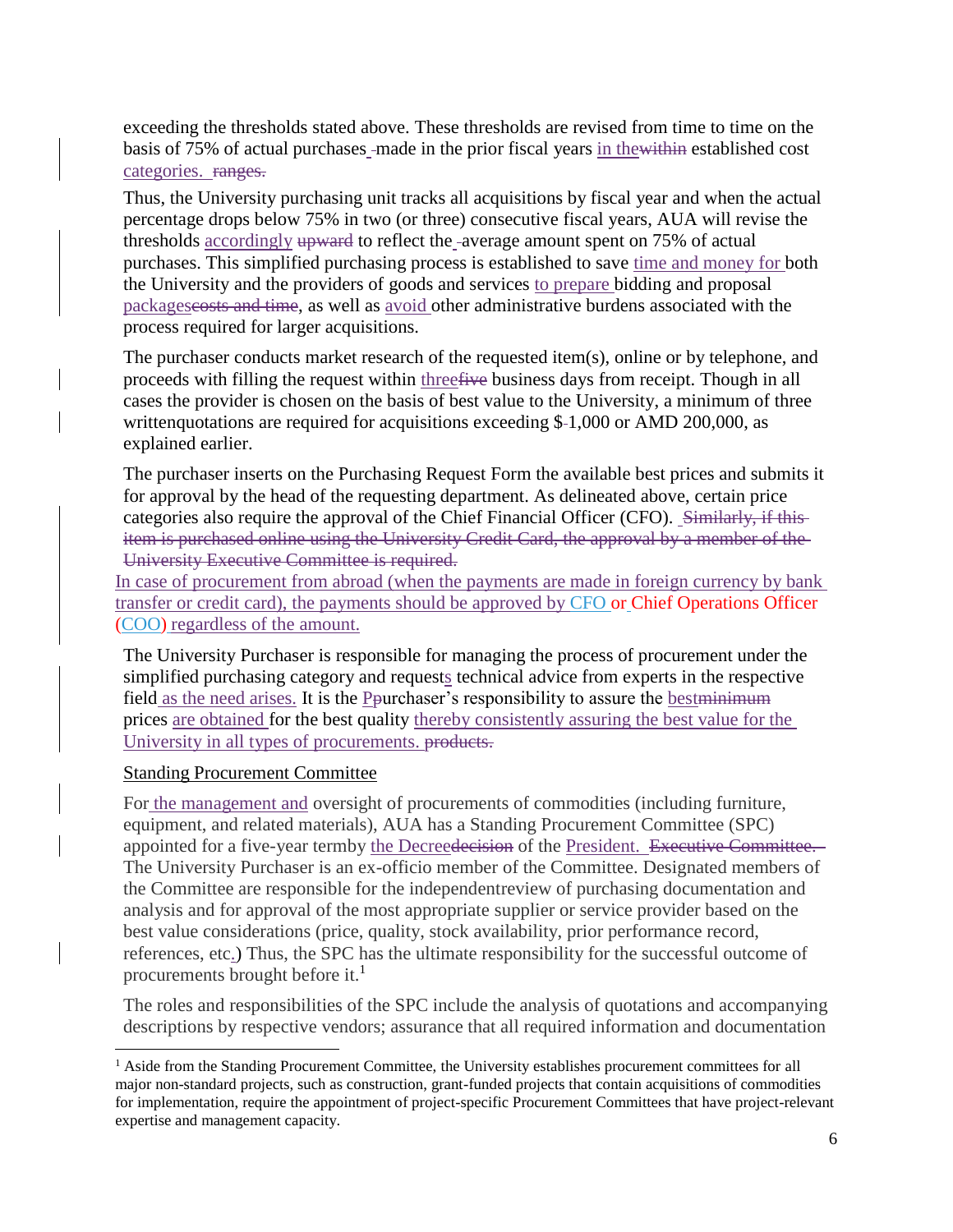areis made available; assurance that the goods and services offered comply with the request and University stipulations of origin and environmental standards; requests for clarification from vendors, as necessary; and referral for technical evaluation by experts, if needed. The SPC functions with utmost transparency, accountability, and fairness throughout the process.

# <span id="page-6-0"></span>Committee for Printing and Video Production Services

AUA also has a designated Committee for Printing and Video Production Services primarily comprising heads of units with the highest demand for such services and possessing the necessary market information and experience with the quality and value of prior acquisitions in this category. Though the required procedures and approval requirements are the same as for other procurements, this dedicated committee is established to consistently ensure the best value (best pricetop quality and best quality) value for the university by bringing the ultimate user of the respective services to work closely with available suppliers in the market.

## <span id="page-6-1"></span>Sole Source Purchasing

Either of these procurement committees may consider and allow sole source procurements in exceptional circumstances when the required item or service is only available from a single vendor or manufacturer. The requirement for such a particular proprietary item alone does not justify a sole source procurement if there are more than one potential bidders for that item.

Examples of circumstances that could necessitate sole source procurement include cases where the compatibility of services, equipment, accessories, or replacement parts is a primary consideration. As such, public Public utility services are a natural exception. In all other cases when a sole source acquisition is pursued, the corresponding committee is required to provide full documentation of adequate search of the market and absence of bias of preferential treatment. Based on the information submitted, the Standing Procurement CommitteeChief Financial Officer will decide if the requested sole source purchase is, in fact, sufficiently documented and justifiablea sole source and allow the procurement to proceed.

# <span id="page-6-2"></span>**XV.VI. Formal Competitive Bidding**

The formal competitive bidding process applies for procurements in excess of \$210,000 (for AUAC) and AMD 510,000,000 (for AUAF) estimated cost prices. AUA adheres touses this procedure forall types of acquisitions that fall within that amount range, including for procurements of commodities procured within the framework of grant-funded projects. The formal competitive tendering procedure for perusal by AUAUniversity campus staff is described ingreater detail inand the next section describing the corresponding step-by-step Open Bidding procedure (https://policies.aua.am/OpenFile?fileName=Procedure.-on-Open-Bidding.docx). The best value determination will support thesupports award of athe contract to the most responsive bidder that best meets the pre-established technical criteria and offers the best price.

To assure that the procurement is conducted in a manner that does not give an unfair competitive advantage to any potential bidder, information concerning specific procurement requirements will not be released to any potential bidders, directly or indirectly, prior to the formal issuance of the prequalification communication, if used, or the formal invitation for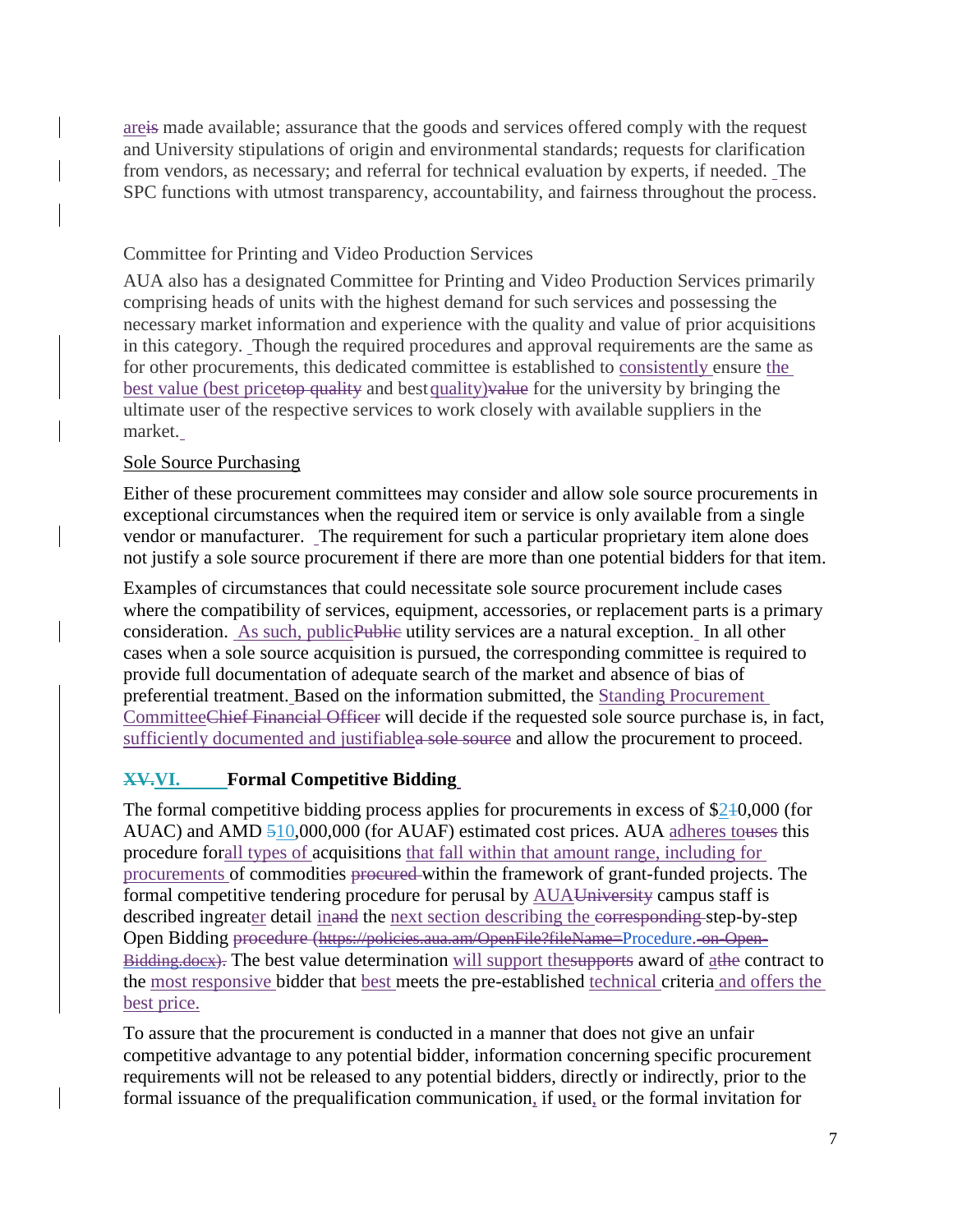bids. The **SPC** or Project-Specific Procurement Committee decides whether or not to use a prequalification questionnaire prior to issuing the tender. $\frac{2}{3}$  After releasing the formal invitation, no bidder will be given any substantive information that would constitute a competitive advantage over other bidders that did not possess such information unless the exact same information is promptly furnished to all the potential bidders for their consideration inpreparing their bids. No information concerning the identity ofor qualifications of potential bidders or bidders will be released prior to the opening of the bids in the presence of all the biddersaward.

In an open, transparent, and competitive procurement process, AUA will assure equitable treatment of allpotential sources and selection of the most effective and efficient provider ofgoods and services. The process is discussed in the sub-sections that follow.

#### <span id="page-7-0"></span>Open Bidding Procedure: Preparing the Bidding Package and Announcing the Tender

For procurements exceeding the thresholds stated<del>from</del> above (greater than \$420,000 for AUAC in the U.S. and greater than AMD 510,000,000 for AUAF in Armenia), the Standing Procurement Committee may decide to designate a Project-Specific Procurement Committee (PSPC)<del>is formed</del> comprising key members of the University Purchaser, administration, respective technical expert(s) corresponding to the specific procurement, project team member(s), and a principal liaison from the SPCAUA Chief Financial Officer.

Whether the SPC performs the open bidding or the designated PSPC (henceforth Committee), it will be Such a committee is responsible for preparing the bidding package that includes thefollowing:

- Formal invitation to participate in the announced bidding;
- Procurement process description and project specific technical requirements;
- Application for participation in the competition;

l

- Pre-established vendor selection criteria, including: price of goods/services; required quality standards of goods/services; availability of goods/services within the required delivery time; post-acquisition services, including availability of parts/supplies; bidder's track record of past performance; ability of bidder to render satisfactory servicing of the particular acquisition; financial stability of the vendor; availability of bidder's representatives to call upon for consultation; price of goods/services; payment terms; warranty coverage; ability toprovide samples; and other procurement specific information that apply;
- Other relevant project-specific documents (time frame to complete the project, etc.); and
- List of required documents for submission by bidders (info on past performance/completedprojects, staff composition/qualifications, etc.).

The invitation letter will include a statement that the lowest price offer will not necessarily be the winner of the bid bidding process, and that the selection decision will be based on a comprehensive evaluation of all the information received, including the consideration of the extent to which the services procured meet the project needs and contribute to the successful

<sup>&</sup>lt;sup>2</sup> Prequalification questionnaires can be used to preclude potential bidders who do not meet the standard minimum requirements, such as technical expertise specific to the project, relevant prior experience, staffing and financial capacity, and other such qualifications that may apply.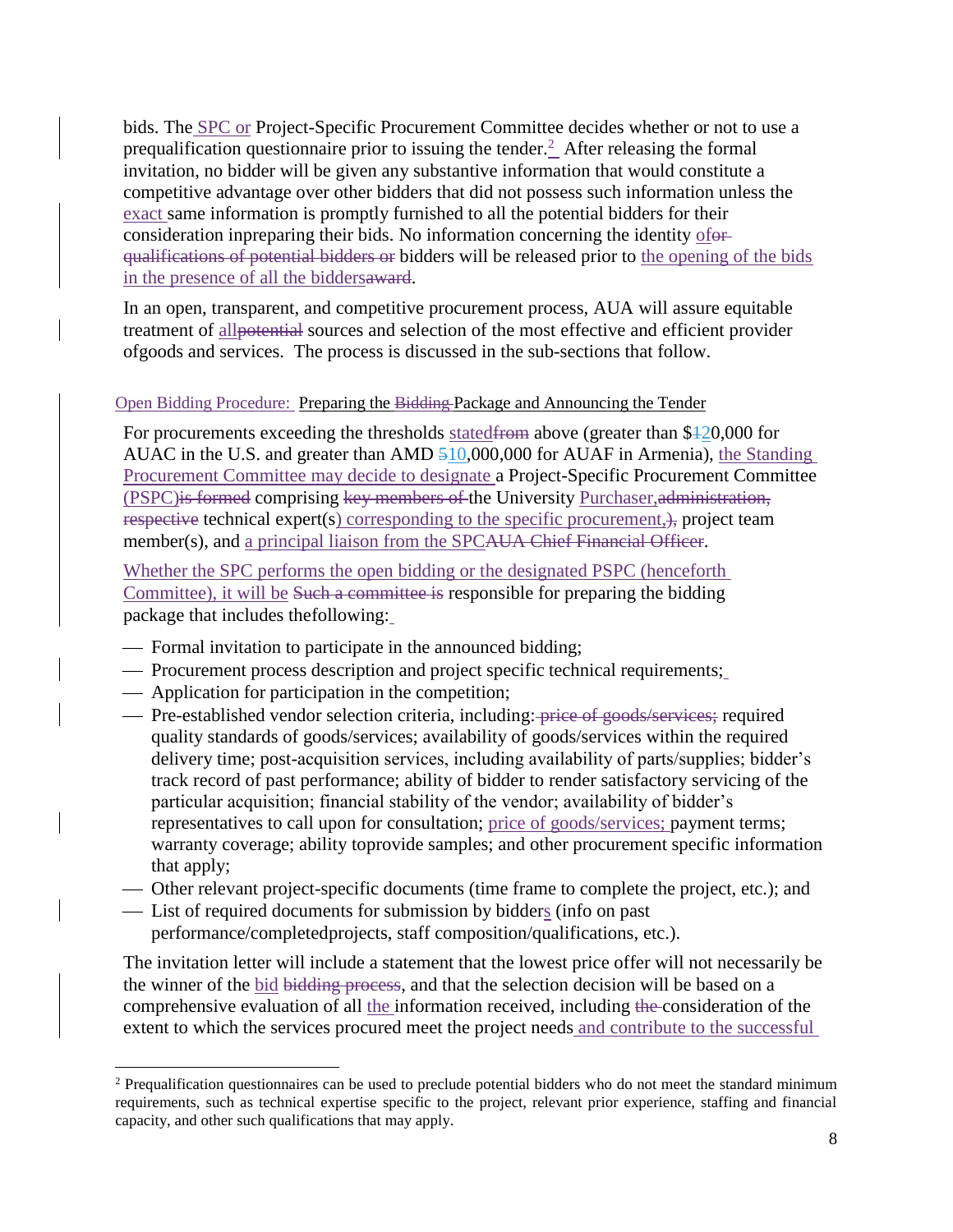and timely implementation of the project in line with, as well as the strategic goals/priorities of the university.

Upon completion and approval of the bidding package by the Project-Specific Procurement Committee, the University opens the competitive tendering process bid through a public announcement (online and via relevant communication channels, such as newspapers, professional journals, etc.) inviting potential bidders to participate in the procurement.

#### <span id="page-8-0"></span>Communicating with Vendors

l

The corresponding Project-Specific Procurement Committee provides official contact information via email for vendor requests for clarification or additional information, provided the same information is shared with all others openly and timely. The bidding process may include, by decision of the Committee, a general pre-bidding informational meeting invitation to answer questions from potential bidders or their designated representatives. At this meeting or at any time prior to it, potential bidders may raise issues of ambiguity, contradiction, or omission in the bidding announcement, invitation, and/or in any other related documents, provided such questions or ensuing information are shared with all the others.

As specified in the bidding package, the bids are required to be submitted in sealed envelopes by the specified date and time. (Not sealed envelopes will be rejected.) The accepted envelopes will be kept in a secure location, such as a safe or locked cabinet, until the set date/time of bid opening.

The sealed envelopes containing the vendor bids will be opened on the datea/time/location specified in advance and in the physical or virtual presence of the participating bidders or their representatives as indicated in advance. As each bid is opened, a designated member of the the Project-Specific Procurement Committee will call the name of the bidder, open the envelope, check its content, state the bid amount, and confirms that the packageit contains all the required documents. Any incomplete Incomplete bid packages will not be accepted to compete and will be returned to the bidderwith a cover letter stating the reason(s) why it was rejected.

## <span id="page-8-1"></span>Evaluation of Assessing the Accepted Bids, Holding Vendor Negotiations, and Contracting & **Reporting**

The evaluation of accepted bids is classified into four basic stages that include (1) review of standard legal and commercial qualification prerequisites; (2) evaluation of compliance with technical requirements; (3) price evaluation; and (4) post-qualification due diligence negotiation. The evaluation of accepted bids will be performed by a panel of three to five individuals appointed by the Committee<sup>3</sup> and as described in the following stages: Thus, in the first stage, bids begin thereafter. Tenders will be examined to ensure they are submitted by eligible companies and that standard legal and overall commercial prerequisites are duly met. Bids determined non-responsive at this stage are not considered for the next stage. In the second stage, the evaluation will focus on compliance with the technical requirements. The panel will independently evaluate and score each accepted bid for compliance with the first-

<sup>&</sup>lt;sup>3</sup> The Committee will ensure that the individuals appointed as evaluators possess the appropriate technical and professional skills for fair, objective, and transparent judgment of bids against the established criteria for the corresponding procurement. At least one member from the Committee is assigned to serve on the panel as liaison, but additional members are not precluded from appointment to the evaluation panel.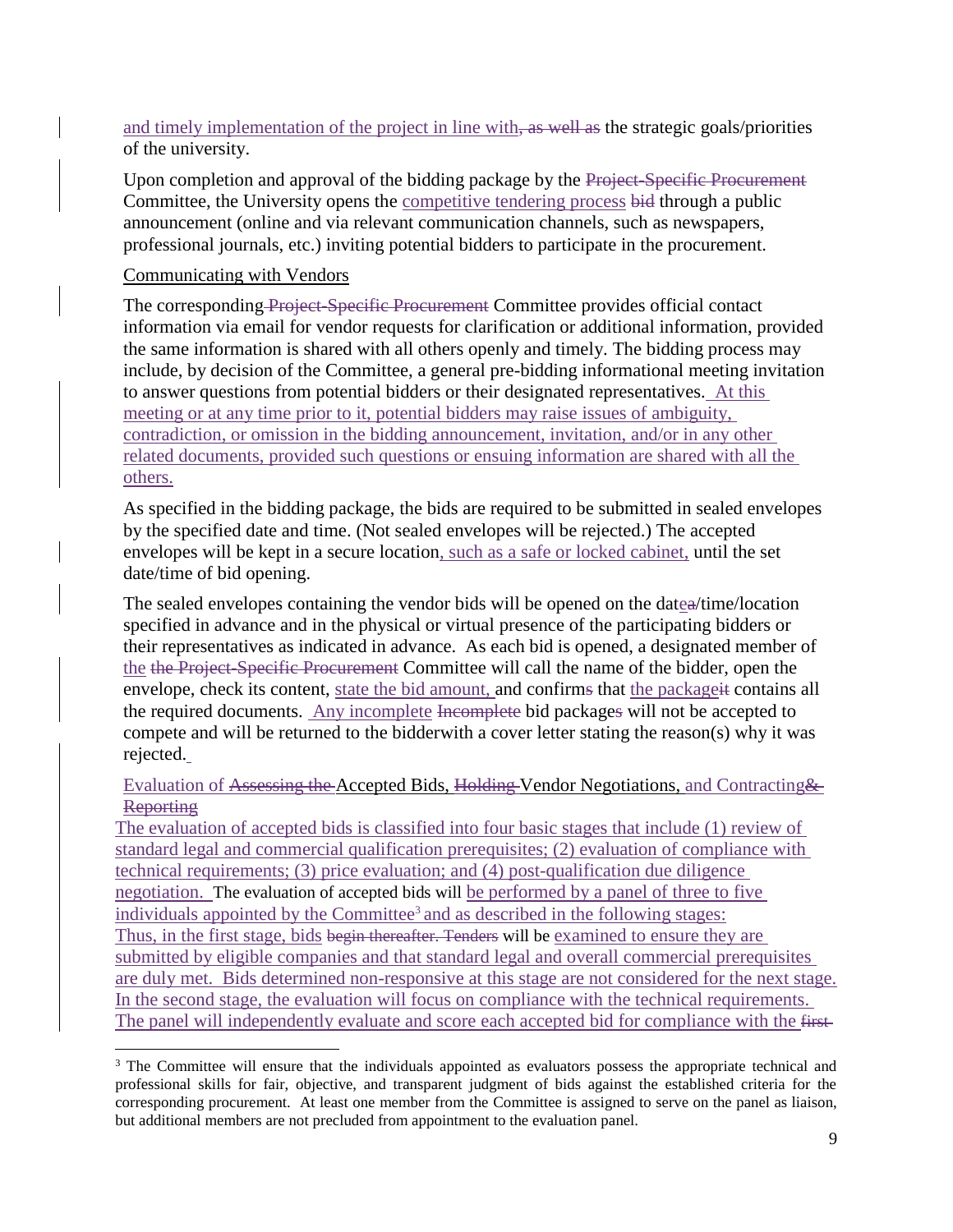assessed based ontheir technical merits, i.e., pre-established rubrics of related to qualifications and capacity to deliver the required quality and technical specifications. The quality rubrics for consideration by the panel also include issues of performance, such as the bidder's experience, delivery schedule, capacity for compliance with the service(s) within the stated time period asspecified quantity(ies), schedule of works if applicable, post-sale services, warranties and other requirements specified in the [bidding documents.](https://www.procurementclassroom.com/definition-of-terms/) These evaluation criteria are not fixed and may vary from one procurement to another, but they are predetermined by the Committee based on each particular case and so put forth at the start of the bidding process and included in the announcement of the tender.

At the completion of this stage, bids that do not comply with the technical requirements are not considered for price evaluation. Before price evaluation, all bids that are not responsive would be listed and clear reasons recorded for their not being eligible for further evaluation. In the next and final evaluation stage, the panel examines the offered price for computational errors and, depending on the procurement type (goods, services, or other), takes into consideration factors such as volume discounts and other financial provisions. The prices are then compared, and bids ranked in the order of their respective price scores.

The panel then combines the scores from the technical evaluation with the price score to present a combined ranking of the bidders based on the preset weights to calculate total responsiveness (best quality, best price). Thus, early in the procurement process, the Committee determines the technical requirements and measurement criteria for use in the respective procurement, also setting the corresponding weight allotted to the in the bidding package. Once tenders are evaluated for technical merit score versus the price score.4 This step completes the scoring of bids producing the combined score sheet that reflects compliance with the technical requirements (or technical merit) combined with the cost rankings of bidders, bidders' cost offers are evaluated separately and independently.

Based on the final scoresheet handed over by the evaluation panel, the Committee then holds due-diligence negotiations with the top bidder whose submission has been determined to be substantially the most responsive to the procurement specifications measured by the established rubrics. In the case of a tie in the overall ranking score, the Committee meets with both Subsequently, a comparison analysis is performed of the technical merit and cost offer of eachbidder, again on the basis of the criteria/rubrics established in the bidding package, to determine the best value. This stage establishes the combined rankings of the tenders.

The Committee then holds negotiation meetings with the two top-ranked bidders to further validate the accuracy of information provided in the respective offers and to select confirm the best-value vendor based on clarifications received from the competing vendors.

Upon completion of the aforementioned bidding stages above, including acceptance and evaluation of the bids for technical merit and price esst, negotiations with the two-top-ranked bidder or bidders in case of a tie, and finalization of the selection decision, the Committee will prepare a brief report that summarizes the completed process leading to the selection of the winner.

Following acceptance of the report by the members of the Project-Specific Procurement-Committee, all bidders are duly informed about the award decision, the name of the

l

<sup>4</sup> The weight reflects the relative value of bidders' technical responsiveness vs. price. For example, the Committee may decide that the technical merits will weigh 60% vs. the bid amount or price at 40% of the total score.